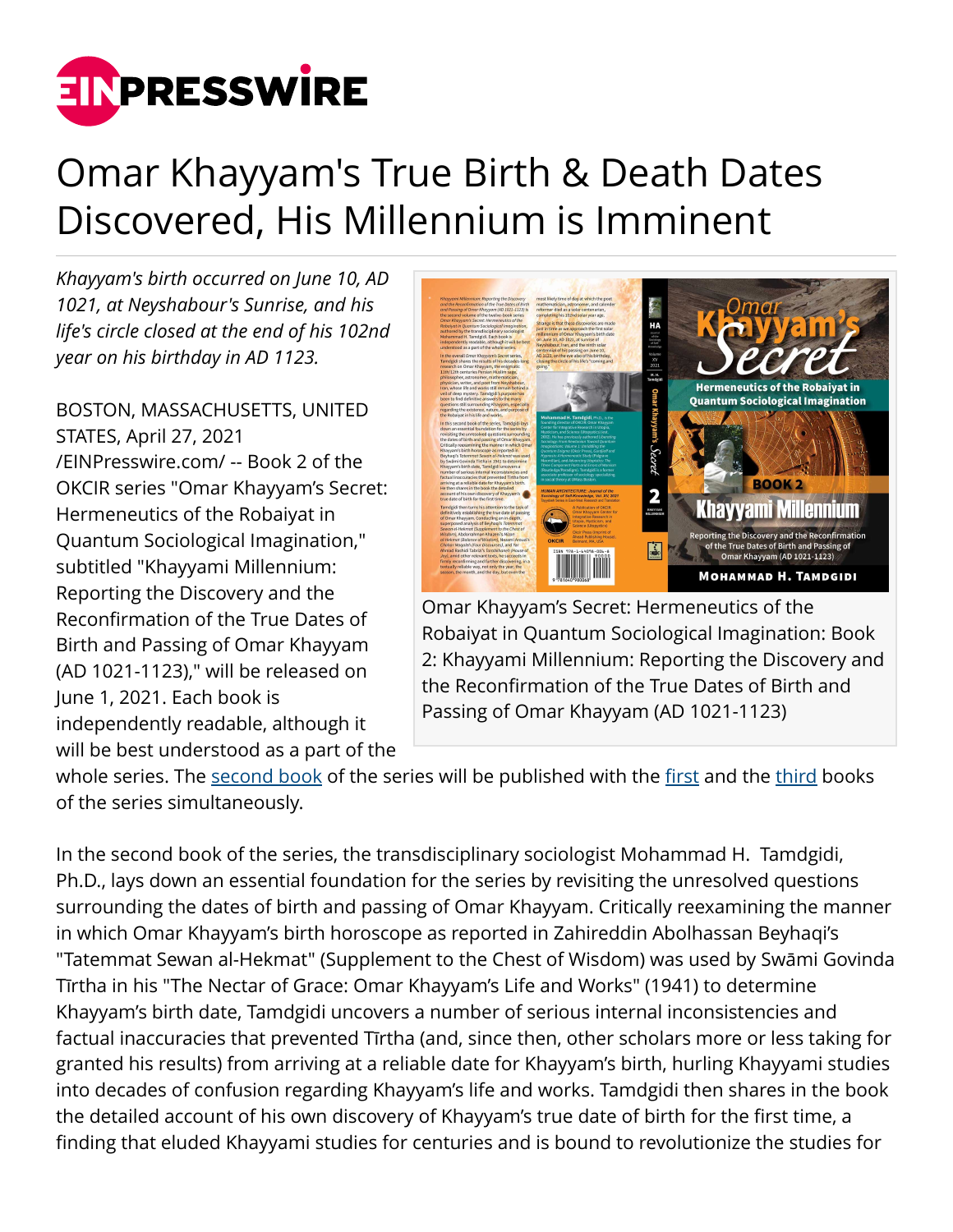decades to come.

Tamdgidi then turns his attention to the task of definitively establishing the true date of passing of Omar Khayyam. Conducting an in-depth, superposed analysis of Beyhaqi's "Tatemmat Sewan el-Hekmat" (Supplement to the Chest of Wisdom), Abdorrahman Khazeni's "Mizan ol-Hekmat" (Balance of Wisdom), Nezami Arouzi's "Chahar Maqaleh" (Four Discourses), and Yar Ahmad Rashidi Tabrizi's "Tarabkhaneh" (House of Joy), amid other relevant texts, Tamdgidi succeeds in firmly reconfirming and further discovering, in a textually reliable way, not only the year, the season, the month, and the day, but even the most likely time of day at which the poet mathematician, astronomer, and calendar reformer died as a solar centenarian, completing his 102nd solar year age.



Omar Khayyam Statue (by Artist Abolhasan Seddiqi), Laleh Park, Tehran, Iran

Regarding the book's historically unprecedented findings, Tamdgidi writes, "… there was one,

"

The interval between Omar Khayyam's birth Millennium on June 10, 2021, and his death's ninth centennial on his birthday in 2023 provides Iran and world 2 years' time of deserving celebration for him." *Sociologist and Author, Mohammad H. Tamdgidi*

and only one, date between years AD 1018 and AD 1055 that definitively fulfilled all the requirements of Khayyam's reported horoscope. This date was, in the Gregorian calendar, June 10, AD 1021, at sunrise, Neyshabour's time. It was nearly a four minute period from 4:43:56 a.m. to 4:47:55 a.m. exactly at sunrise." Regarding determining Omar Khayyam's time of death, moreover, Tamdgidi states, "we do not have to absurdly borrow a 'Muharram 12th' trick from a mistaken date of passing clearly intended as (also a mistaken) date for birth in Rashidi Tabrizi's Tarabkhaneh to set an exact date of passing for an astronomer and calendar reformer genius that was Omar Khayyam. He deserves better." Tamdgidi further states

that his findings "can provide us with an opportunity for establishing a textually-reliable date of passing on his birth date, one that closes the circle of coming and going of his life. The dates of his passing would be as follows: June 10, AD 1123 (Gregorian), Khordad 20, 502 SH (Persian solar)."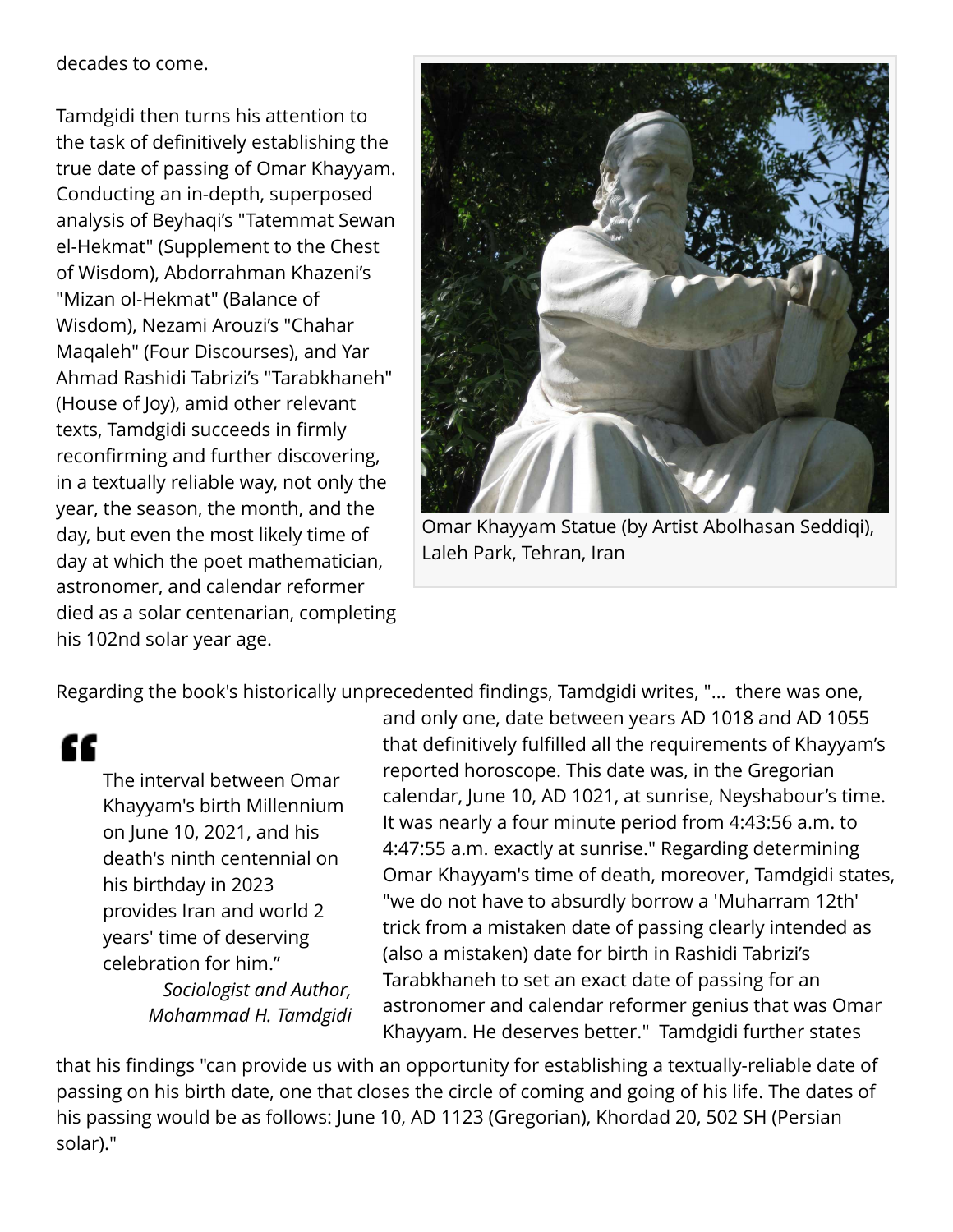According to the author, "a significantly new door has opened for Khayyami studies now for understanding the life and works of Omar Khayyam. In my view, this discovery is bound to change everything we have read and known about Khayyam over the past millennium since his birth, discovering new things about him, and about what truths he wished to convey, secretly or not, to humanity through his synoptic writings. We have now entered a completely new, unchartered territory in Khayyami studies."



Transdisciplinary Sociologist Mohammad H. Tamdgidi, Ph.D.

Strange is that these discoveries are

made just in time as we ourselves approach on June 10, 2021, the first solar millennium of Omar Khayyam's birth date on June 10, 1021, at sunrise of Neyshabour, Iran, and on June 10, 2023, the ninth solar centennial of his passing on June 10, 1123, on the eve also of his birthday, closing the circle of his life's "coming and going."

I'm he who from Thy power to existence came, And amid Thy kind bounties a hundred became. For hundred more years test my sins to see what's more: These misdeeds or Thy mercy forgiving the same. — Omar Khayyam (Tamdgidi translation)

——————————————————————

——————————————————————

About the Author:

Mohammad H. (Behrooz) Tamdgidi, Ph.D., is the founding director and editor of OKCIR: Omar Khayyam Center for Integrative Research in Utopia, Mysticism, and Science (Utopystics) and its journal, "Human Architecture: Journal of the Sociology of Self-Knowledge" (ISSN: 1540-5699), which have served since 2002 to frame his independent research, pedagogical, and publishing initiatives. Tamdgidi holds a Ph.D. and M.A. in sociology in conjunction with a graduate certificate in Middle Eastern studies from Binghamton University (SUNY). He received his B.A. in architecture from U.C. Berkeley. He has previously also authored "Advancing Utopistics: The Three Component Parts and Errors of Marxism" (Routledge/Paradigm) and "Gurdjieff and Hypnosis: A Hermeneutic Study" (Palgrave Macmillan). He is a former associate professor of sociology specializing in social theory at UMass Boston and has taught sociology at SUNY-Binghamton and SUNY-Oneonta. Due to research commitments facing urgent deadlines, and